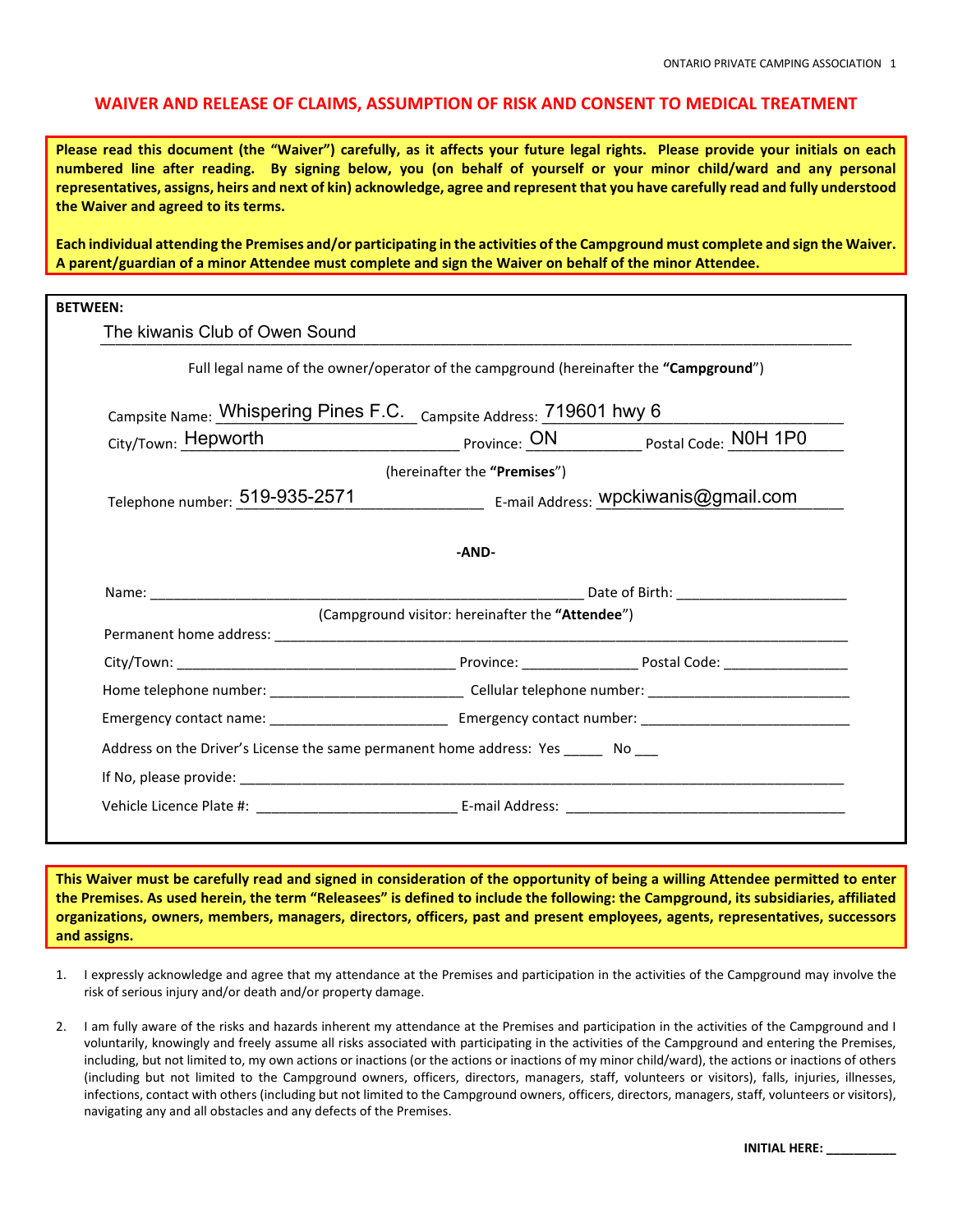- 3. I represent and warrant to the Releasees that I am in good physical condition, am able to safely participate in the activities of the Campground and have no medical condition that would make my participation in the activities of the Campground more hazardous.
- If I am pregnant, disabled in any way or have recently suffered an illness or injury; I consulted a physician before participating in the activities of the Campground.
- 5. I consent to medical care and transportation in order to obtain treatment in the event of injury to me as the Campground owners, officers, directors, managers, staff, volunteers or other medical professionals may deem appropriate and understand that this Waiver extends to any liability arising out of or in any way connected with such medical treatment or transportation.
- 6. I understand and agree that I am expected to exhibit appropriate behavior at all times while I am attending the Premises and while I am participating in the activities of the Campground to obey all local, provincial and federal laws, both criminal and civil. This includes, generally, respect for other people, equipment, facilities or property.
- 7. I understand and agree that I may not bring weapons or illegal substances to the Premises.
- 8. I understand and agree that the Releasees are not responsible for any personal item or property that is lost, damaged or stolen while I am participating in the activities of the Campground or on the Premises.
- 9. I recognize and acknowledge that there are hazards and risks of physical injury or illness to myself in attending the Premises and participating in the activities of the Campground and that not all such hazards or risks can be fully eliminated. I freely and voluntarily agree to assume the full risk of death, bodily injury or property damage, regardless of severity, that I (or my child/ward) may sustain as a result of my participation in the activities of the Campground or attendance at the Premises, howsoever arising, including, but not limited to, the active or passive negligence of the Releasees.
- 10. I agree to indemnify the Releasees from any and all third party claims, howsoever arising, for any loss, liability, damage or cost they might incur, including, but not limited to, claims arising in whole or in part by my negligent or intentional acts or omissions while participating in the activities of the Campground or attending the Premises..
- 11. I indemnify and hold harmless the Releasees from any loss, liability, damage or cost they may incur while I am participating in the activities of the Campground or while attending the Premises, howsoever arising, including, but not limited to, being caused by the negligence of the Releasees.
- 12. I hereby and forever release, waive, discharge and covenant not to sue the Releasees for any injury or damage to me, my personal representatives, assigns, heirs and next of kin, for any claims, causes of action, obligations, lawsuits, charges, complaints, controversies, damages, costs or expenses of whatsoever kind, nature, or description, whether direct or indirect, present or future, in law or in equity, in contract or in tort, or otherwise, whether known or unknown, arising out of or connected with my (or my minor/ward's) participation in the activities of the Campground or while attending the Premises, howsoever caused, including, but not limited to being caused by the negligence of the Releasees.
- 13. I hereby and forever release, waive, discharge and covenant not to sue the Releasees for any injury or damage to me, my personal representatives, assigns, heirs and next of kin, for any claims, causes of action, obligations, lawsuits, charges, complaints, controversies, damages, costs or expenses of whatsoever kind, nature, or description, whether direct or indirect, present or future, whether known or unknown, arising out of or connected with my (or my minor/ward's) participation in the activities of the Campground or attending the the Premises, under the terms of any statute, including, but not limited to, any claims under the *Occupiers' Liability Act*, R.S.O. 1990, c. O.2, as amended; and, the *Negligence Act*, R.S.O. 1990, c. N.1, as amended.
- 14. I understand and acknowledge that the laws of the Province of Ontario shall apply to all matters relating to this Waiver regardless of the activity location, that the exclusive jurisdiction for any dispute with the Releasees resides in provincial or in federal court in Ontario. I expressly consent to the exercise of personal jurisdiction in connection with any dispute with the Releasees arising from my participation in the activities of the Campground or while on the Premises of the Campground.
- 15. I expressly agree that this Waiver is intended to be as broad and inclusive as permitted by the law of the Province of Ontario, and that the invalidity or unenforceability of any term of this Waiver does not affect the validity or enforceability of any other term. Any invalid term will be treated as severed from the remaining terms.
- 16. I acknowledge that in contract disputes, any ambiguity within the contract is generally interpreted against the contract drafter. However, with this knowledge, I do hereby agree that any ambiguity within this Waiver is to be interpreted in favour of the Campground.